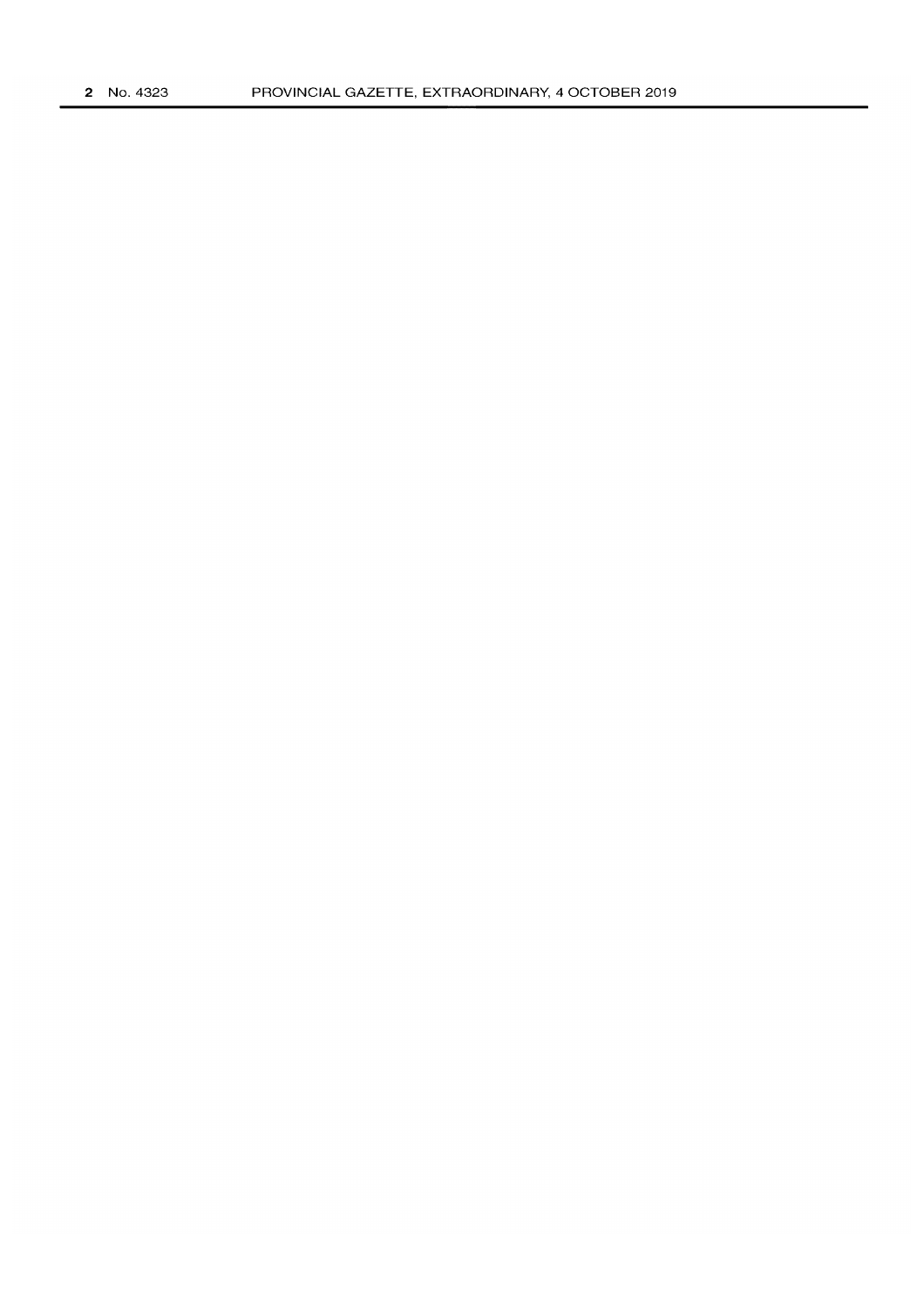## **CONTENTS**

|            |                                                                                                       | Gazette<br>No. | Page<br>No. |
|------------|-------------------------------------------------------------------------------------------------------|----------------|-------------|
|            | LOCAL AUTHORITY NOTICES . PLAASLIKE OWERHEIDS KENNISGEWINGS                                           |                |             |
| 238<br>239 | Eastern Cape Liquor Act (10/2003): Notice of lodgement of applications for transfer of certificate of | 4323           |             |
|            |                                                                                                       | 4323           |             |